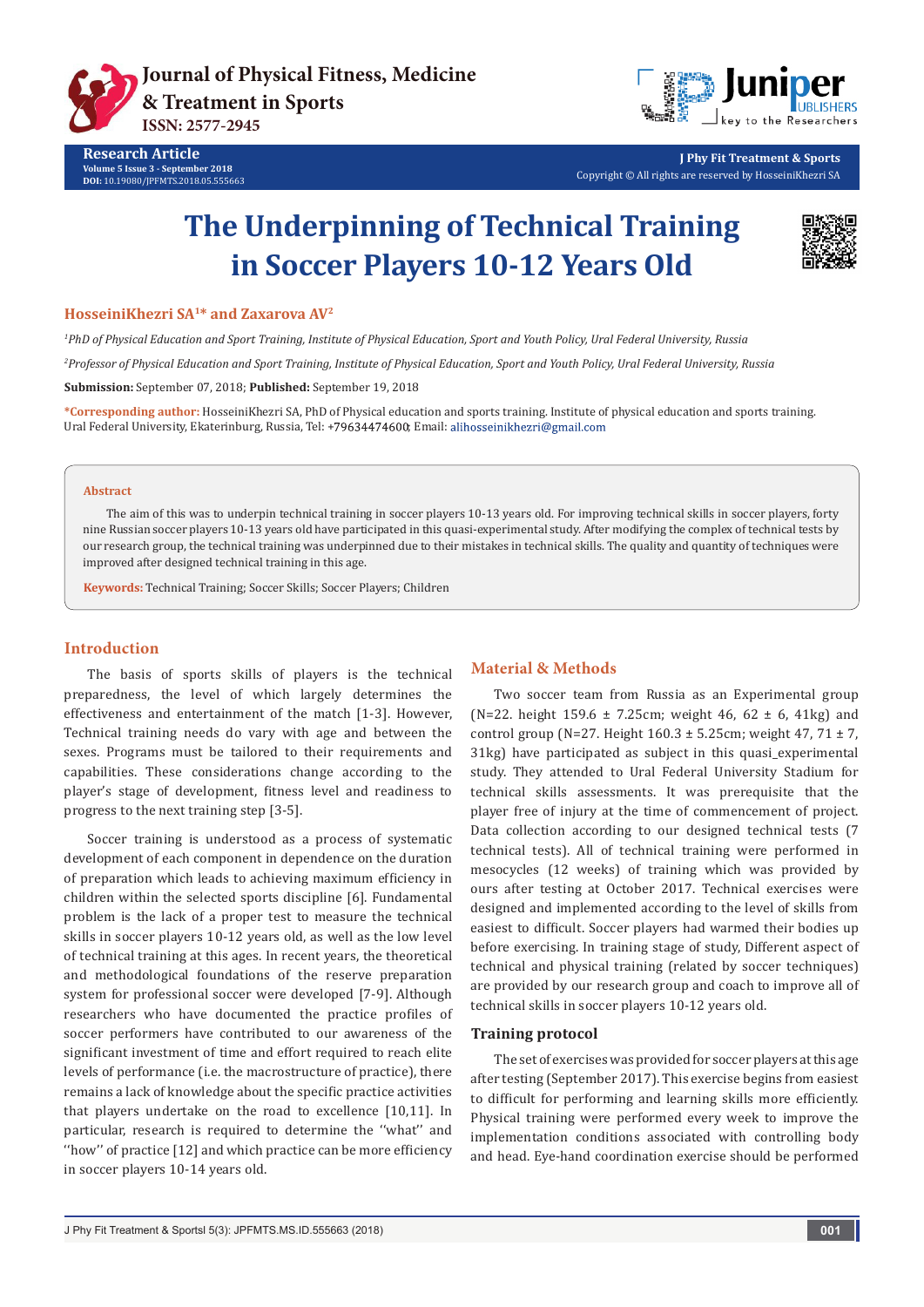with close eyes and then throw the ball to air. After throwing open the eyes and control ball by hand with open eyes. Throwing the ball after closing eyes can improve mistakes which are related by failure of prediction of ball. Rolling a ball is good for coordination and one kind of eye foot coordination. Practice throwing and rolling objects (balls) at a target. For improving coordination, we can make change in distance of zone or target. Catching a ball with your hands, a glove or lacrosse stick is a good exercise for improving their coordination. They could also catch other things like a Frisbee. Balance + fast footwork is the sequence of high-speed jumps landing on the right and left foot in circles placed on the ground, receiving the ball and doing a slalom around poles and making a long aerial pass. In controlling body exercise, 12 players should be in a 15×25m square and try to throw ball to each other and then control ball with body. In the other type of controlling ball consecutive in space, every player should have a ball. They must kick to ball sequentially. They should begin first from: right leg, right hip, right shoulder, left shoulder, left hip, left leg. Controlling ball with chest and body was provided to improve controlling body and record the best scores in this technique. Controlling head exercise was provided for specially controlling by head. Physical and technical aspect of training could get better in this technique. In this exercise, two players should be in front of each other. One player should throw the ball with hand and opposite players must control ball with Head. Distance between players which are in front of each other should be 5m. After 10 attempt players position should be change. Controlling ball with long passing and Juggling with controlling are two mixed exercises for the end of training.

In the juggling with pass, players juggle inside playing area (every other touch must be with weaker foot). On coach's command players settle the ball with their weak foot and dribble until coach says "Juggle!" again. Player whose ball goes out of bounce does 10 squat jumps. Receiving ball while dribbling and change speed and direct according by situation are important aspect of dribbling. Soccer players at this age should perform different type of dribbling by different size of ball. Zigzag running is the first exercise which should be provide at the first stage of training. Coaches was Set up cones in a zig-zag formation. Players should perform one by one. Running with changing speed and direction is the main aspect of dribbling skills in soccer players 10-12 years old. Most of players at this age have limitation to perform dribbling because of it. Set up cones as a square and player have to running without ball around the square. Running with ball by inside and outside of foot was performed after 6 weeks of training program. This training is similar to dribbling in real match situation. Each player running as quick as possible with inside and outside of foot around the cones with ball (slalom part). Kicking with different type of passing by making different zone and distance (short pass 5m), (middle pass, 15m), (long pass or high distance pass, 35m), pay attention on targeting, Using different level of passing practice such mixed passing and shooting, Short passing with inside of foot, Passing with wall

every day one by one or by group and Imagery practice are the most important approach to improve their ability in passing.

Shooting and passing are in the same basically of skills. Group exercises and personal exercises can implement in every section of training program. Shooting exercises must be under consideration real condition of match. This can make players more success in the competition. Physical training can also be one of the exercises in shooting. Targeting by hand exercise (Throwing the ball to zone like basket to increase targeting skills) was designed at the first part of exercises period. The main aspect of shooting is targeting on zone. For improving this, we would design training which are easy to do. Kicking ball to one zone can perform after targeting by hand. Try to kick the ball in static position to goal is the aim of this exercises. The place of kicking should not be mentioned at first time. After some training section they should change the distance of zone.

## **Measurement**

Two times of testing were performed in pre and post technical exercises program (pretest=May 2017, Post Test=May 2018). The set of technical tests performed in pre exercises to measure technical level and replicated after exercises period. The tests were administered outdoors on a playing field. The players warmed-up in the usual manner before a practice session (stretching and jogging), and also as short time rested between tests. One professional soccer coach has supported and followed all test. The following tests were modified by ours and performed in this study.

Statistical analysis, all the results are reported as means \_ standard deviation (SD). To establish the levels of technical preparedness, level indicators for each indicator using the value of the normal of the deviation equal to  $\bar{X} \pm 2/3 \sigma$  [13-17]. Paired T test was calculated difference between two times of technical skills (pre and post exercises). Results were accepted as significant at (P \_ 0.05). Group size and statistical power were estimated using SPSS 21.

## **Results**

Descriptive results for the seven variables studied after exercises period are presented in Table 1. The results from the t tests showed how the exercises (12-week periods) were statistically significant in any of the models obtained (all p>0.05). The other fixed factors revealed significant differences of controlling body (.000; p<0.05), controlling head (.000; p<0.05), running without ball (.018; p<0.05) and running with ball (.000; p<0.01); passing (.000; p<0.05), shooting accuracy (.028; p<0.05), and shooting (.917; p<0.05). Table 1 shows the descriptive and T tests results in soccer players.

The result of above table shows that, there is no significance differences between shooting before and after exercises (sig = .917, p<0.05). The descriptive analyze of this variable also was not increase by training. Pre exercises  $(11.8 \pm 4.4)$  and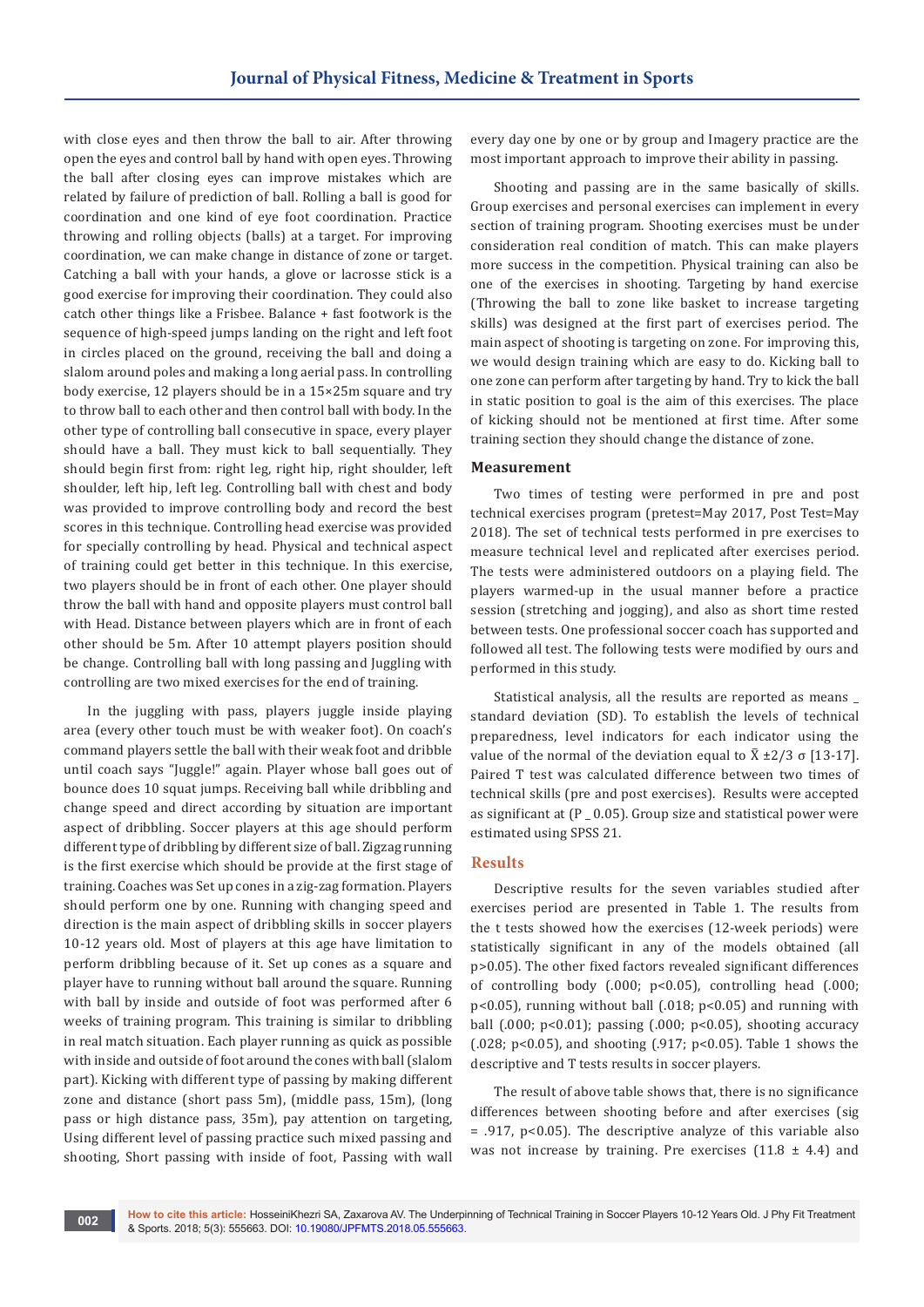post exercises (11.8  $\pm$  4.7). However, shooting accuracy (coach selected) was improved after technical exercises. Pre exercise was  $2.15 \pm 1.5$ . After exercises was  $3.14 \pm 1.23$ . There was

significance differences between two stages of technical training (sig= .000).

**Table 1:** The paired T test and description result of technical skills in soccer players 10-13 years old (EG).

| <b>Technical Tests</b>                                                                    | <b>Pre Exercises</b>           | <b>Post Exercises</b>                  |
|-------------------------------------------------------------------------------------------|--------------------------------|----------------------------------------|
| Control of the ball by any parts of the body, except hands (juggling), number of<br>times | $70,5 \pm 48,32(11-204)$       | $117,4 \pm 76,5$ <sup>**</sup> (7-266) |
| Control of the ball head, number of times                                                 | $10,3 \pm 5,65$ (2-21)         | $12,2 \pm 7,34**$ (3-34)               |
| Running with the ball (dribbling), sec                                                    | $12,22 \pm 0.97$ (10.69-15,25) | $10,6 \pm 0.99$ (9.25-13.5)            |
| Running without a ball, sec (dribbling), sec                                              | $8,34 \pm .058$ (7,28-9,31)    | $7,9 \pm 0.47**$ (7.08-9.19)           |
| Ball transfer for accuracy, points                                                        | $1,63 \pm 0,73$ (0-3)          | $3,38 \pm 1,11^{**}$ (1-5)             |
| Kicking on accuracy on goal, points                                                       | $11,8 \pm 4,4(1-19)$           | $11,8 \pm 4,7^{**}$ (2-20)             |
| Kicking on the accuracy of the gate zones, scores                                         | $2,15 \pm 1,5(0-5)$            | $3,14 \pm 1,23**$ (1-5)                |

Note: \*- p <0.05 differences are reliable; \*\*- p <0.01 differences are reliable.

**Table 2:** Results of technical preparedness of football players 12-13 years before and after the experiment (M ± SD (min-max)).

|                                                                                              | <b>Experimental Group</b>      |                                 | <b>Control Group</b>        |                              |
|----------------------------------------------------------------------------------------------|--------------------------------|---------------------------------|-----------------------------|------------------------------|
| <b>Technical aspects</b>                                                                     | <b>Before EXP</b>              | <b>After EXP</b>                | <b>Before EXP</b>           | <b>After EXP</b>             |
| Control of the ball by any parts of<br>the body, except hands (juggling),<br>number of times | $70,5 \pm 48,32(11-204)$       | $117,4 \pm 76,5**$ (17-266)     | $122,8 \pm 119,2(13-550)$   | 142,5±123,09 (11-500)        |
| Control of the ball head, number<br>of times                                                 | $10,3 \pm 5,65$ (2-21)         | $12,2 \pm 7,34**$ (3-34)        | $11,1 \pm 6,47$ (3-25)      | $10,2 \pm 6,6$ (3-26)        |
| Running with the ball (dribbling),<br>sec                                                    | $12,22 \pm 0.97$ (10.69-15,25) | $10,6 \pm 0.99$ * $(9,25-13,5)$ | $9,81 \pm 0.9$ (8,18-11,38) | $10,06 \pm 1,7$ (8,12-12,92) |
| Running without a ball, sec<br>(dribbling), sec                                              | $8,34 \pm .058$ (7,28-9,31)    | $7,9 \pm 0,47**$ (7,8-9,19)     | $7,26 \pm 0.5$ (6.54-8.25)  | $7,34 \pm 0,37$ (6,56-8,25)  |
| Ball transfer for accuracy, points                                                           | $1,63 \pm 0,73$ (0-3)          | $3,38 \pm 1,11$ ** $(1-5)$      | $2,07 \pm 0,91$ (1-4)       | $2,5 \pm 1,18$ (0-5)         |
| Kicking on accuracy on goal,<br>points                                                       | $11,8 \pm 4,4(1-19)$           | $11,9 \pm 4,8$ (2-20)           | $11,08 \pm 3,99$ (4-19)     | $13 \pm 4.5$ (6-23)          |
| Kicking on the accuracy of the<br>gate zones, scores                                         | $2,15 \pm 1,5(0-5)$            | $3,14 \pm 1,23$ ** $(1-5)$      | $2,05 \pm 0,94$ (0-4)       | $3,25 \pm 1,16$ (0-5)        |

Note: \* - p <0.05 differences are reliable; \*\* - p <0.01 differences are reliable.



Test 1: Shooting at the accuracy of the goal

Тest 2: Shooting on the accuracy of the gate zones

Тest 3: Running with the ball (dribbling)

Тest 4: Running without a ball

Тest 5: Passing to the ball by accuracy

Тest 6: Control of the ball by any part of the body, except hands (juggling)

Тest 7: Control of the ball head

**Figure 1:** Levels of technical preparedness of football players EG and CG before experiment%.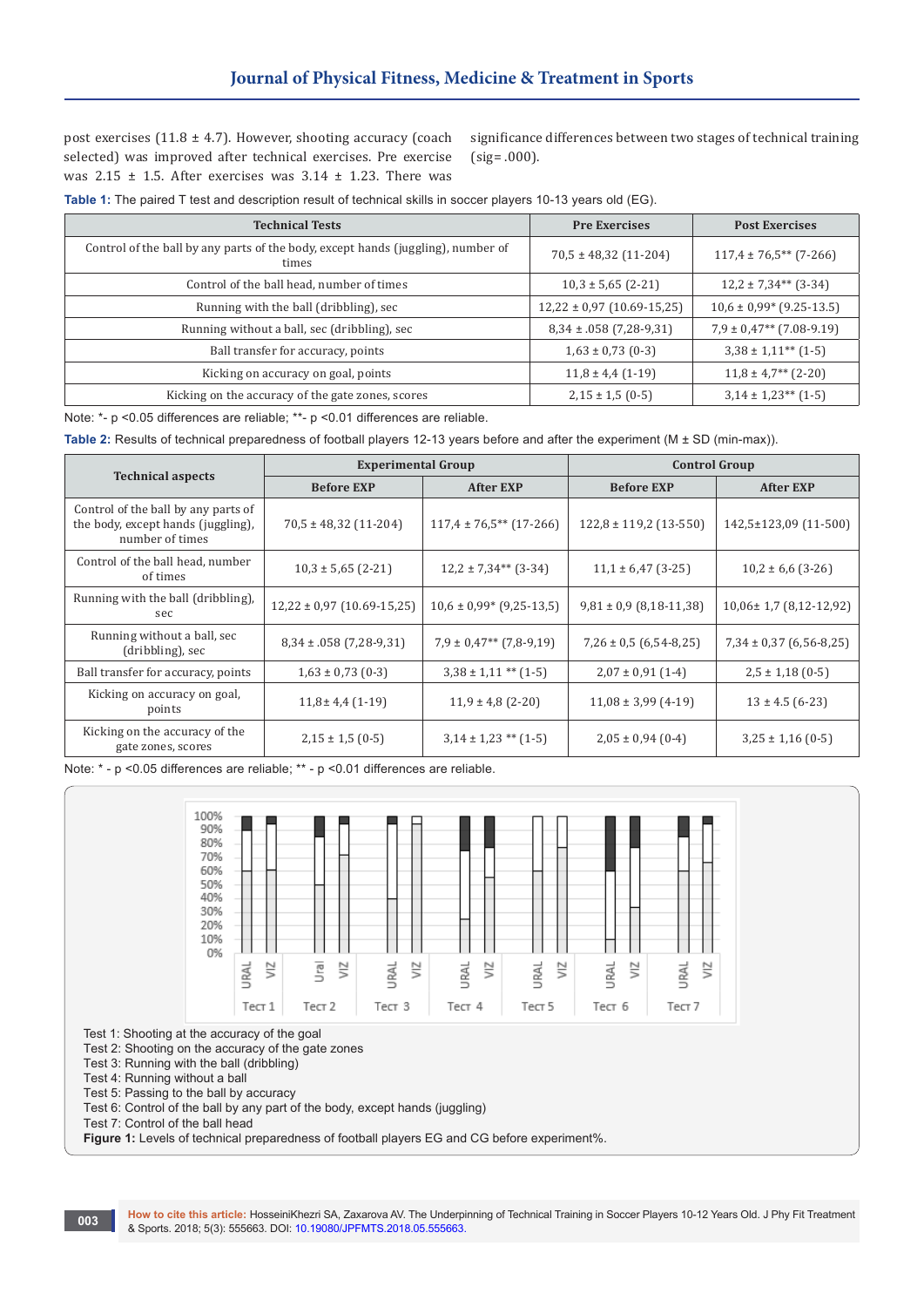Figure 1 clearly shows insufficiently developed components, which require special attention of trainers of both times. In particular, Soccer players should "pull up" the results in dribbling (without ball) 25% of them were in high level. Running with ball (Dribbling) has been improved by time but the high level of players was not improved. They recorded less than 15% in the high level of shooting accuracy (in both time). Shooting on the accuracy of the zones was in the lower than 15% but accuracy Shooting of the goal was improved after technical exercises (more than 20%). Most of soccer players have improved technical skills after exercises which are prerequisite for soccer players 10-12 years old (Table 2).

- a) Test 1: Shooting at the accuracy of the goal
- b) Test 2: Shooting on the accuracy of the gate zones
- c) Тest 3: Running with the ball (dribbling)
- d) Тest 4: Running without a ball
- e) Тest 5: Passing to the ball by accuracy

f) Тest 6: Control of the ball by any part of the body, except hands (juggling)

## g) Тest 7: Control of the ball head

Analysis of the change in the distribution of participants in the EG by the levels of technical preparedness (Figure 2) as a result of the experiment indicates an increase in the technical preparedness of players: in tests 6 and 7 (ball control), the number of players who control the ball at a high level has increased, the level has been preserved; in test 5 (dribbling with movement), the proportion of players with a low running speed decreased significantly due to the transition to the middle level (60%) and to a high level (20%); accuracy of transfer of the ball (test 3) in the group was significantly improved due to the appearance of a high level (10%) and a reduction in the number of players inaccurate performing passes twice; in the test (1) strikes on the accuracy of the gate zones, most of the players EG (more than 50%) moved to the middle level. Finally, we have to consider that training should be designed in which players are provided the opportunity to practice a wide range of locomotor movements (running, skipping, hoping, galloping, leaping, etc.), no locomotor movements (Malina ding, pulling, twisting, pushing, etc.) and other movement components such as balance, change of direction, strength, and cardiovascular endurance.



#### **Conclusion**

Thus, the level of technical preparedness of the players of the experimental group was significantly improved after the experiment. The number of players demonstrating a high level of preparedness in carrying out the main components of technical skills has increased in controlling the ball by body and head parts, ball transfers, dribbling speeds and impacts on the gate zones. Statistically, the running speed of the dribbling track without the ball and the attacks on the least protected gates were not changed significantly. But if the improvement of running time without the ball was not included in the tasks of our research, then the work on the accuracy of the shots on the goal must be continued.

#### **References**

- 1. [Menz HB \(1998\) Alternative techniques for the clinical assessment of](https://www.ncbi.nlm.nih.gov/pubmed/9542353)  [foot pronation. Journal of the American Podiatric Medical Association](https://www.ncbi.nlm.nih.gov/pubmed/9542353)  [88\(3\): 119-129.](https://www.ncbi.nlm.nih.gov/pubmed/9542353)
- 2. [Halson SL \(2013\) Recovery techniques for athletes. SSE 26: 1-6.](https://www.gssiweb.org/sports-science-exchange/article/sse-120-recovery-techniques-for-athletes)
- 3. [Rebelo A, J Brito, J Maia, M Coelho-e-Silva, A Figueiredo, et al. \(2013\)](https://www.ncbi.nlm.nih.gov/pubmed/23059558)  [Anthropometric characteristics, physical fitness and technical](https://www.ncbi.nlm.nih.gov/pubmed/23059558)